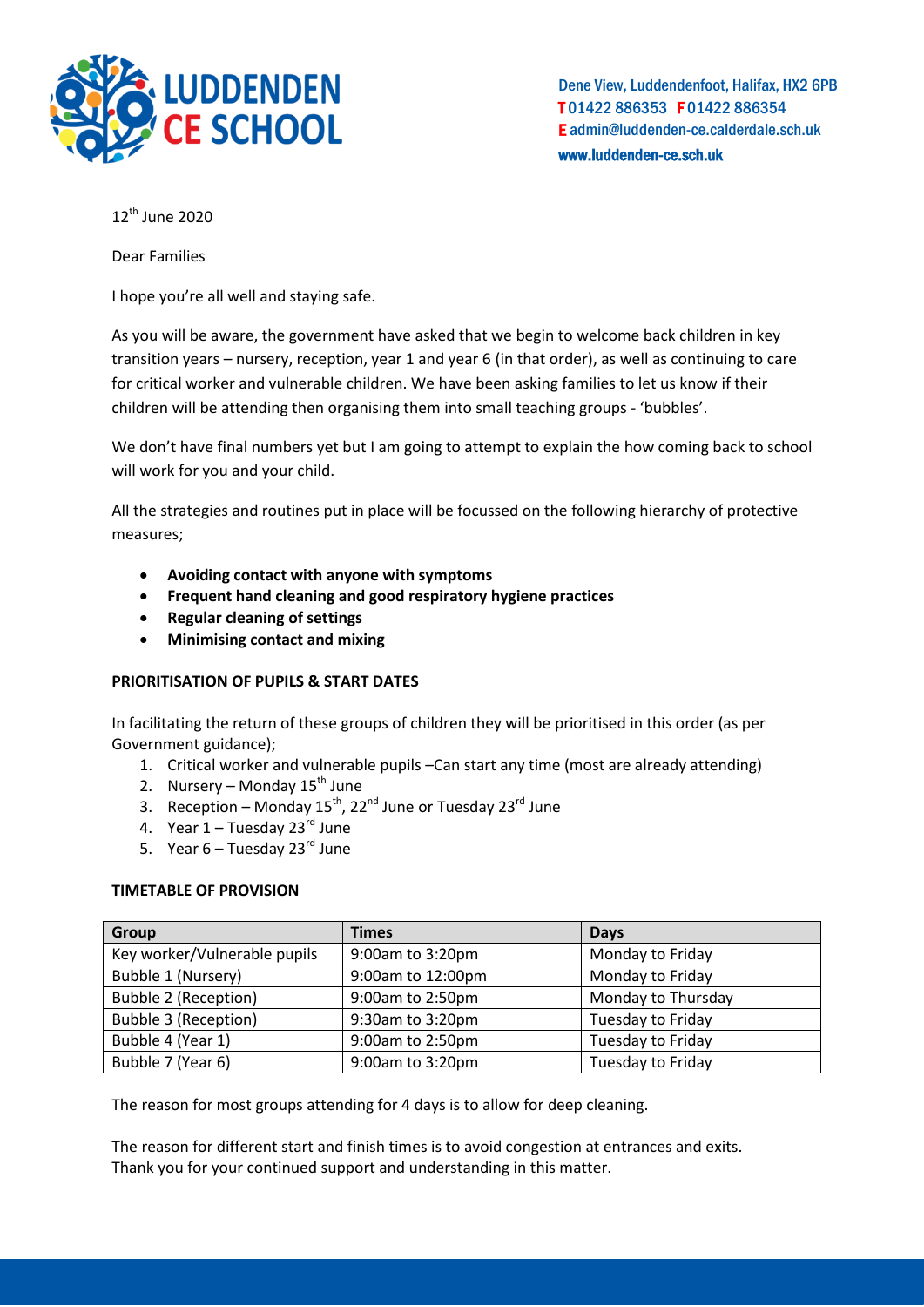

Dene View, Luddendenfoot, Halifax, HX2 6PB T 01422 886353 F 01422 886354 E admin@luddenden-ce.calderdale.sch.uk www.luddenden-ce.sch.uk

## **PICK UP & DROP OFF**

Please see the attached plan of school where entrances and bubbles are labelled.

Please observe social distancing at the school gates and drop off point.

In the interests of infection control, **parents will not be allowed onto the school site**. Only one parent should attend. Gathering at the school gates will not be allowed apart from in the queuing system.

Pupils will be greeted by staff and there will be a process in place for entering school. Children will be expected to wash their hands immediately on arrival.

Pupils should not bring things from home to school (including book bags) and vice versa.

| <b>Bubble</b>                     | <b>Entrance</b>           | Classroom              |
|-----------------------------------|---------------------------|------------------------|
| <b>KW</b> (Key worker/vulnerable) | $3 - via car park$        | Hall & Spare classroom |
| 1 (Nursery/Reception)             | $4 - via car park$        | Acorns                 |
| 2 (Reception)                     | 7 - via large main gate   | Beech                  |
| 3 (Reception)                     | 8 – via large main gate   | Willow                 |
| 4 (Year 1)                        | $9$ – via small main gate | Pine                   |
| $5$ (tbc)                         | $9$ – via small main gate | Sycamore               |
| $6$ (tbc)                         | $1 - via car park$        | Elm                    |
| 7 (Year 6)                        | $1 - via car park$        | Oak                    |

### **SCHOOL MEALS**

We will continue to provide vouchers for pupils eligible for benefits-related free school meals.

All pupils attending full days during week commencing  $15<sup>th</sup>$  June will need to continue bringing a packed lunch.

Our school meals provider will be up and running again and able to provide free infant meals from Monday 22<sup>nd</sup> June.

### **UNIFORM**

Uniform is not compulsory. We understand that some children will have grown out of theirs and that you might not be able to have clean uniform every day.

**The most important thing is that children come in clean clothes each day.**